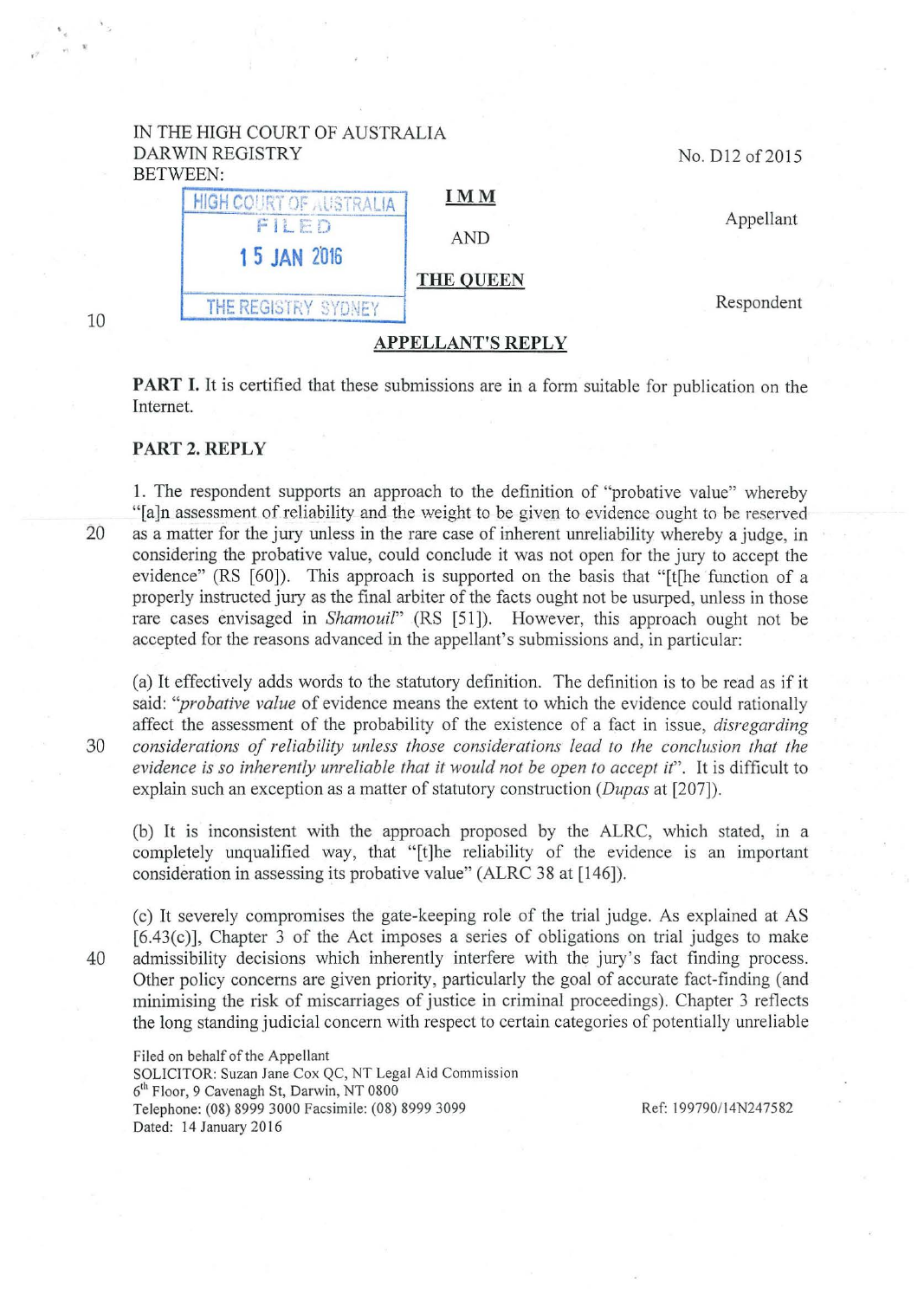evidence, such as hearsay evidence, identification evidence and tendency and coincidence evidence, where there may be a real danger of jury misuse. To require trial judges to assess probative value on the assumption that the evidence will be accepted (except in "rare cases") undermines that important role. As the Victorian Court of Appeal stated in *Dupas* at [68]:

"By divesting the trial judge of a power that had previously existed, a safeguard was removed that is critical to the avoidance of miscarriages of justice and to ensuring that the accused has a fair trial."

10

 $\frac{1}{2}$  ,  $\frac{1}{2}$ 

3. The respondent adopts the view that "[t]he assumption that evidence will be accepted ought to be read into the definition of probative value" (RS [26]). This is supported with the argument that "[n]aturally the evidence would not be capable of rationally affecting the assessment of the probability of the existence of a fact in issue to any extent, unless the jury were to accept the evidence". However, as explained at AS [6.23], there are degrees of "acceptance" and degrees of probative value, recognised in the definition by the words "the extent to which  $\ldots$ "

4. The approach supported by the appellant, that no words should be read into the definition 20 of "probative value" and that considerations of reliability may be taken into account, will allow the assessment of probative value to be determined in the light of the issues at the trial and an assessment of the extent to which the evidence could rationally affect ·assessment of those issues - always bearing in mind that the definition requires that the evidence must be assessed at the highest level of cogency that it can rationally be given (see AS [6.30]).

5. As regards the requirement of "significant probative value" in s 97, it is somewhat curious that the respondent asserts at RS [29] that "[t]he relevant enquiry is whether the evidence is capable, to a significant degree, of rationally affecting the assessment 30 (ultimately by a jury) of the probability of the existence of a fact in issue", citing *DSJ* at 770 [55] per Whealy JA. The appellant agrees that this is the applicable test. In *DSJ,* the Court of Criminal Appeal held that a trial judge applying s 98 had erred in declining to have regard to alternative innocent explanations for the evidence said to have the capacity to point towards guilt. While there was no occasion to consider the correctness of *Shamouil*, it was held that a trial judge was not required to assume that a guilty inference would be accepted. However, the NSW Court of Criminal Appeal has since held in *R v Burton* [2013] NSWCCA 335, 237 A Crim R 238 that a court assessing the probative value of circumstantial evidence for the purposes of s 137 (as opposed to s 98) is required to assume that the inference(s) sought to be drawn by the prosecution will be accepted, that is, 40 to disregard alternative innocent explanations (at 272[159], 276[1 77] - 278[184]).

 $\overline{1}$ 

6. It appears to follow from the respondent's submissions at [30] that risks of joint concoction and contamination must be disregarded when assessing probative value under s

See also Adams G, Wareham C, "Is Judicial Consideration of Credibility and Reliability under Section 137 of the Uniform Evidence Law a Guarantee of Fairness or 'Moral Treason'?" [2014] MonashULawRw 14; (2014) 40(2) *Monash University Law Review* 243 at 266, 277.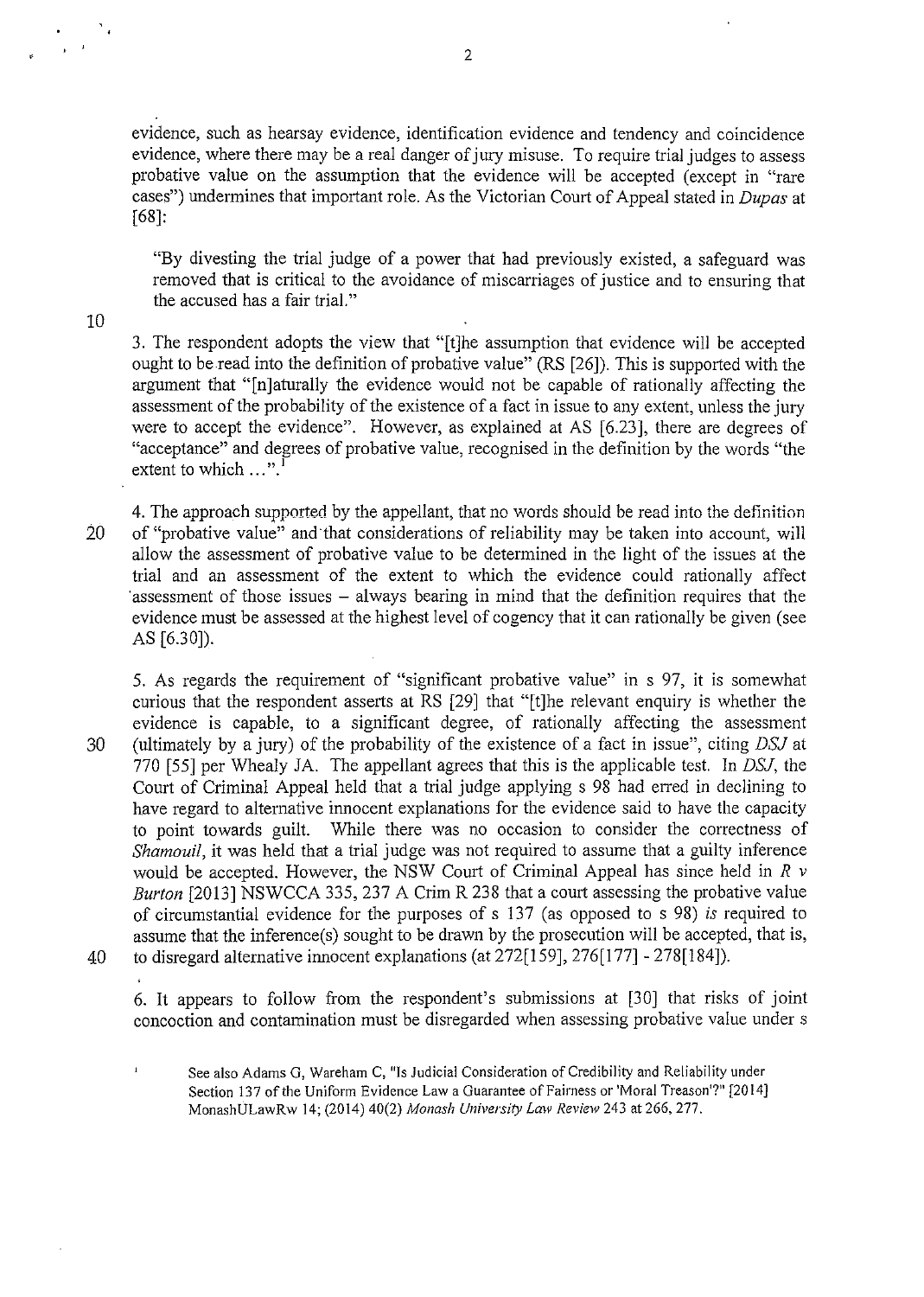97 and s 137, but may be taken into account when assessing probative value under s 98 (coincidence evidence). Thus, the respondent would read the words "if accepted" into the definition when it applied in the context of s 97 and s 137 but not in the context of s 98. The current state of authority in NSW regarding the relevance of concoction in the assessment of probative value under ss 97 and 98 is somewhat uncertain and divided.<sup>2</sup> It is certainly the case that, in *Mcintosh,* Basten JA seemed to hold that "contestable issues of reliability and credibility", including the risk of joint concoction, should not be taken into account when assessing the probative value of tendency evidence under s 97 and s 101 (at [47]). Yet, there is considerable authority that such risks are to be taken into account when 10 assessing the probative value of both tendency evidence and coincidence evidence.<sup>3</sup> The High Court in *Hoch* took the same approach to similar fact evidence in general. If such considerations are *not* to be taken into account when assessing whether tendency evidence has "significant probative value", the safeguards applicable to coincidence evidence could be effectively evaded by having the same evidence admitted as tendency evidence.

7. The respondent submits that "absurd or unworkable outcomes" would emerge if the appellant's construction were adopted for the purposes of both s 97 and s 137 (RS (43]-  $(51)$ . That submission should not be accepted: AS  $(6.30) - (6.31)$ . In addition:

20 (a) It is not suggested that the trial judge should engage in a "fact finding" assessment of how the jury would assess the reliability and credibility of the evidence. The question to be assessed by the trial judge is the rational *capacity* of the evidence to affect a jury's assessment of the issues at trial (AS [6.30]). As was observed in *Dupas* at (210], '"fact finding' is different from considering what it would be reasonably open to the jury to do" (see also *Dupas* at (163], *DAO* at 568, 586 [88]-(89] per Allsop P) <sup>4</sup>

(b) Evaluative assessments of probative value, including matters touching on reliability and credibility, are comfortably within the longstanding experience of trial judges, as outlined extensively in *Dupas*. There is no evidence that these assessments have resulted in 30 significant inefficiency or the need to "run the trial twice" (RS (46]): *Dupas* at (227].

(c) Contrary to the suggestion of the respondent (RS [ 44 ]), these assessments do not occur in a vacuum. In conformity with traditional practice, most assessments can be made with reference to material the prosecution proposes to rely upon and serves upon the defence in advance of the trial. As Price J stated in *XY* at [224], while "it is not uncommon for a witness to be cross-examined during a *voir dire* ... (m]ore often than not, the probative value of evidence may be assessed from the witness statements without the necessity of calling witnesses".5 Pre-trial procedures including Basha and *voir dire* hearings are part of the "armoury" at the disposal of a trial judge where *viva voce* evidence is necessary. These 40 hearings are common in cases where a judge must assess the possibility that evidence has been concocted or contaminated.

- $\mathbf 2$ See *BC v R* [2015] NSWCCA 327 at [63], *Hughes v R* [2015] NSWCCA 330 at [201]-[203], *Jones v R* [2014] NSWCCA 280 at [86]-[90].
- 3 *AE v R* [2008] NSWCCA 52 at [44]; *BP v R; R v BP* [2010] NSWCCA 303 at [110], [123]; *BJS v R* [2011] NSWCCA 239 at [24] and *Ve/koskiv R* [2014] VSCA 121 at [173](c).
- 4 See also Adams G, Wareham C, ibid at p 278-281.
- 5 See also Adams J (dissenting) in BC *v* R [2015] NSWCCA 327 at [55].

 $\overline{\phantom{a}}$  $\mathbf{r}$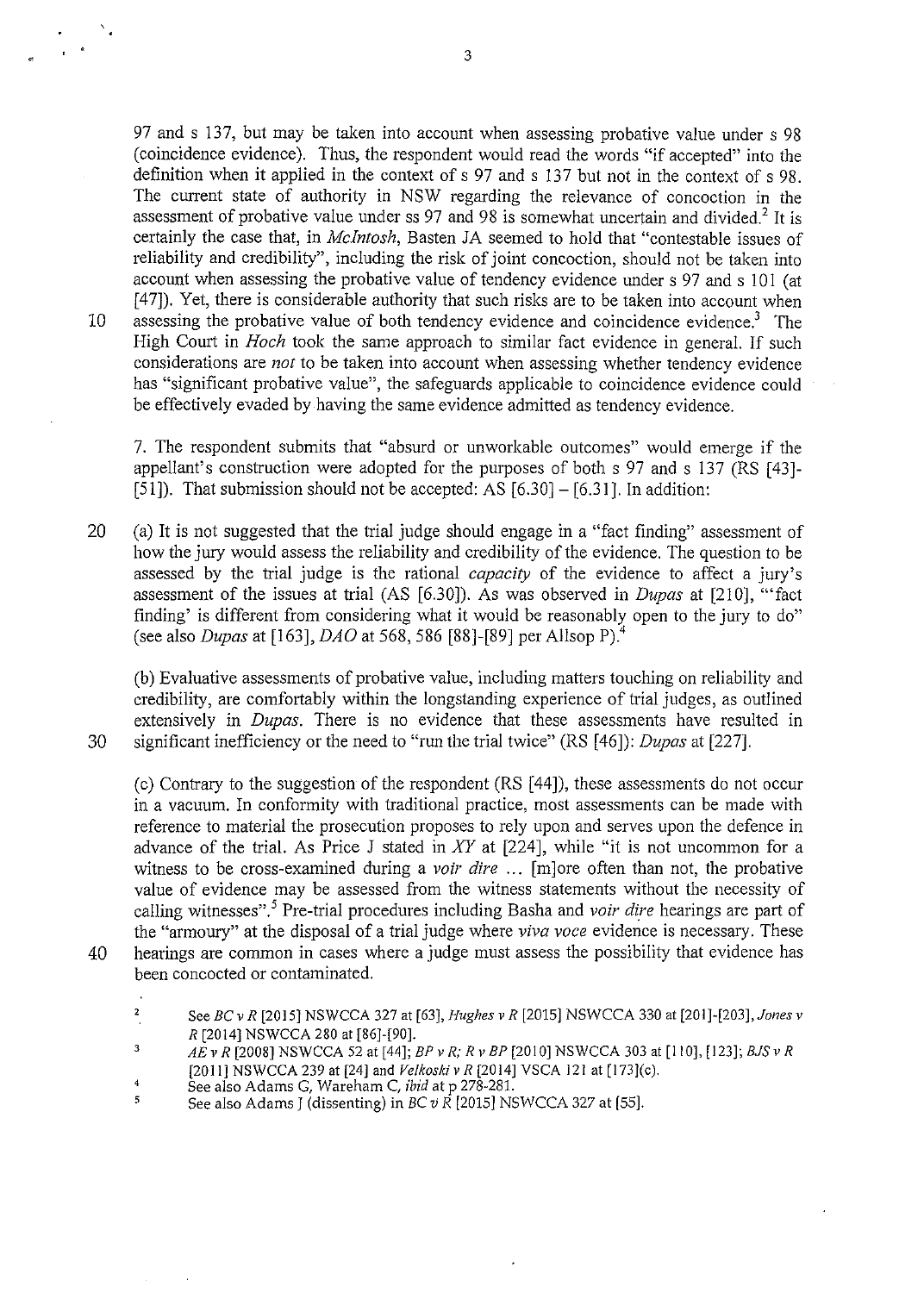(d) The rules of evidence and procedure are not so ossified that unexpected developments in a trial cannot be accommodated. There is no requirement that evidentiary rulings take place only at the start of the trial. While the Act allows for advance rulings (sl92A), applications to adduce or exclude evidence may be made at any stage. If evidence is adduced which is unexpected, or which changes the factual "mosaic", evidentiary rulings can be revisited. Judges are well adapted to making these decisions, it is "a quintessential task of a trial judge dealing with the living fabric of the trial and the evidence unfolding before him or her" (DAO at 589[99]).

10

 $\sqrt{10}$ 

(e) There is a real practical risk of unfairness and wrongful conviction if the ability of trial judges to regulate the quality of evidence at trial is hampered *(Dupas* at [226], [224]-[225]). A number of judges have expressed concerns about the feasibility of assessing probative value divorced from considerations of reliability and credibility (see, eg, Evans J in *ASC v Marlborough Gold Mines Ltd,* extracted in *Dupas* at [223]). Examples of matters which might be excluded from consideration include the sobriety or mental health of the witness, conflicts between witness evidence and forensic evidence or CCTV footage, risks of displacement, concerns about the validity and reliability of expert testimony, risks of joint concoction, and available alternative inferences arising from circumstantial evidence.<sup>6</sup>

20

(f) Voir dires may be required even if the restrictive approach to assessment of probative value advanced by the respondent is taken. Voir dires were held in the present case even . though the trial judge assumed that the tendency evidence and the complaint evidence would be accepted. If the approach supported by the appellant were taken, it would not be necessary to call *viva voce* evidence on the question of whether the test ins 97 was satisfied because the consideration which compromised its probative value was the lack of any external evidentiary support for the complainant's account.

8. The respondent's submission that the outcome in the present case would not change if 30 reliability were taken into account (RS [52]-[ 55]) assumes some extrinsic consideration of reliability must exist even where the complainant is the sole source of the allegation. That is not correct: AS [6.32]-[6.35].

9. The respondent contests the appellant's submission that the generality of the complaints limited their probative value:  $RS [71] - [72]$ . However:

(a) The generality of the complaints necessarily diminished their probative value, contrary to the respondent's submissions at [69]-[73].

40 (b) The appellant does not accept that *XY v R* and *LMD v The Queen* were correctly decided in the light of *Graham v The Queen* at 608[4]-609[5], 614[34]. Both decisions were appropriately doubted by the Victorian Court of Appeal in *ISJ v The Queen* [2012] VSCA 321; 226 A Crim R 484 and *Pate v The Queen* [2015] VSCA 110 (at [141]-[146]).

6 See Edmond G, Hamer D, Ligertwood A, San Roque M, "Christie, s 137 and Forensic Science Evidence (After Dupas v The Queen and R v XY)" [20 14] MonashULawR 18; G Edmond, "Against Oracular Pronouncement: A Reply to Heydon" (2015) 36 *Adelaide Law Review* 173 at 177.